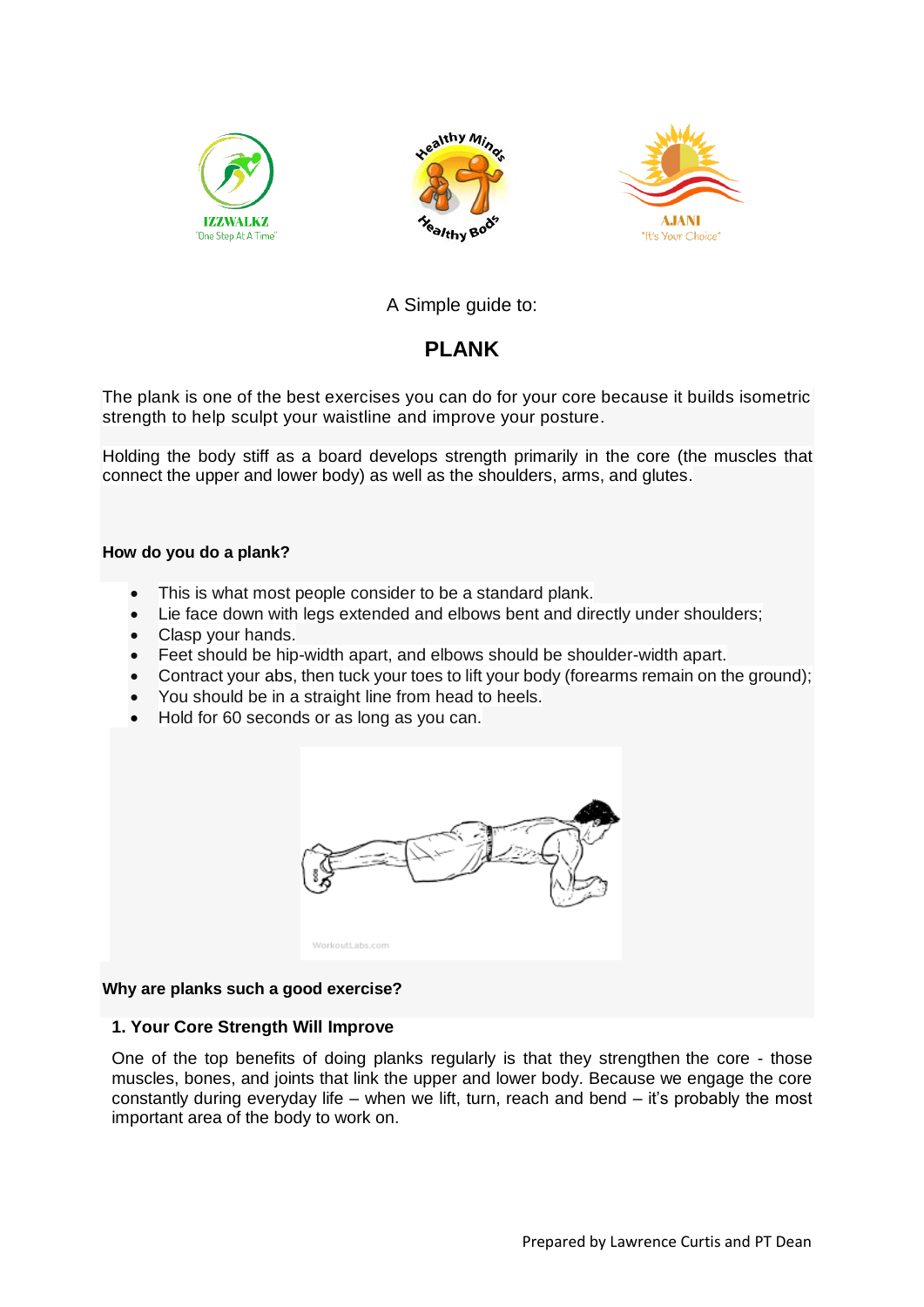Successfully holding the plank position requires that you squeeze and engage all the main core muscle groups – the transverse abdominus, the rectus abdominus, the external oblique muscle, and the glutes. When core strength improves, everyday tasks become easier, we feel stronger and our athletic ability improves.

# **2. You'll Tone Up That Tummy**

Forget counting crunches every day as they aren't all that efficient when it comes to getting a flat and toned stomach anyway. A recent editorial in Navy Times, an independent publication that covers the U.S. Navy, also referred to sit-ups as 'an outdated exercise today viewed as a key cause of lower back injuries'.

Instead, planks are the way to go! A [study](http://kxpilates.com.au/seriously-hard-core/) published in the Journal of Strength and Conditioning found that the plank provides 100% activation of your six-pack muscles whereas crunches only engage 64%.

## **3. You'll strengthen Your Back**

While some exercises to work the core can actually weaken and potentially injure the back (such as sit-ups or crunches), the plank will actually help to strengthen it. In particular, the upper back muscles become stronger. What's more, the plank is carried out whilst maintaining a neutral spine, eliminating the constant strain caused by flexing and extending

### **4. You May Enjoy Increased Metabolism and Fat Burn**

While doing a quick plank or two won't burn as much fat as cardiovascular exercises, it's a more efficient way of burning fat. When you engage in strength training, your metabolic rate increases even after you've stopped exercising. That is something that doesn't happen with cardiovascular activity. For every pound of muscle you gain, your body burns around 50 calories more per day. So, if you gain 10 pounds of muscle, you can burn up to 500 more calories per day than you did when you were weaker.

### **5. You'll Increase Flexibility and Lower Your Risk of Injury**

Staying supple and limber throughout your lifespan is vital in order to prevent injury – which is why functional exercises that increase flexibility should be part of any well-rounded workout plan. Performing certain simple exercises daily, including the plank, can offset some of the natural loss of elasticity of the muscles, tendons and ligaments that comes with age. It can be an especially useful tool for those who sit at a desk all day.

Planks work to increase or maintain flexibility by expanding and stretching the muscles around the shoulders, collarbone, shoulder blades, hamstrings and even the arches of the feet and toes. To really limber up, consider adding in some side planks to your workout regimen. These stretch out the oblique muscles, particularly if you extend your arm up over your head in line with your body.

### **6. You'll enjoy Better Bone and Joint Health**

Physical activity doesn't just keep our heart healthy and our muscles toned – it's vital for strong bones and supple joints. In particular, weight-bearing exercises are key for bone health. These types of activities put stress on the bones attached to our muscles, stimulating them to rebuild themselves. Supporting your own body weight – as you do with the plank movement – is a fantastic weight bearing exercise which won't see you overdo it